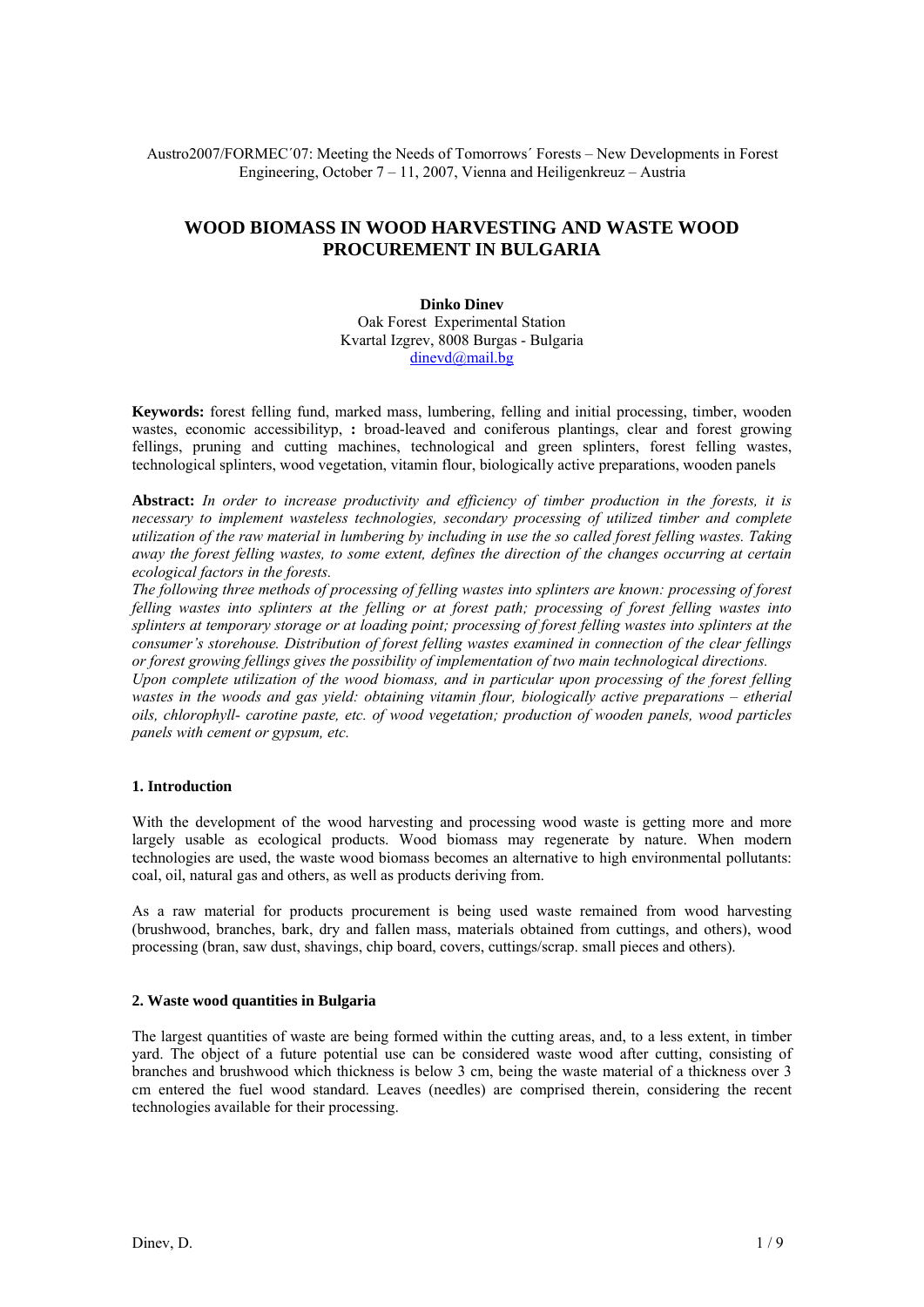Besides, a fact should be taken into account that, due to one or another reason, within the cutting areas also remain standard branched trees belonging to waste wood after cuttings, as well. According to literature sources, that waste wood consists  $1,1 - 3,75\%$  of the marked mass. Totally, the relative constant volume of the waste wood is 1186000 m<sup>3</sup> approximately (Figure 1).



**Figure 1: Waste wood and economically available ones** 

A determination, resulting from literature data analysis, has been made as of that economically available waste wood which can be gathered and brought into a state appropriate to transporting and supplied and processed when expenditure and costs provide such a prime cost of the final product, that results not greater than the prime cost of the same product obtained from normal raw material. The small-sized wood, not usable in the first cuttings, also belongs to the quantities of waste wood (Figure 2).



**Figure 2: Wood procured by cutting – for technological processing** 

Hence, there are some reserves as regards to the achievement of such an extent of wood use which could be provided as according to the foresight reflected in forestry projects, and especially, as regards to cuttings providing predominantly small-sized and average-sized wood. The stimulation of the market demand of such a wood for energetic purposes could support a forestry undertaking like that one to be accomplished, which would be considered determinant, as regards to its significance, for the young forests state and resistibility.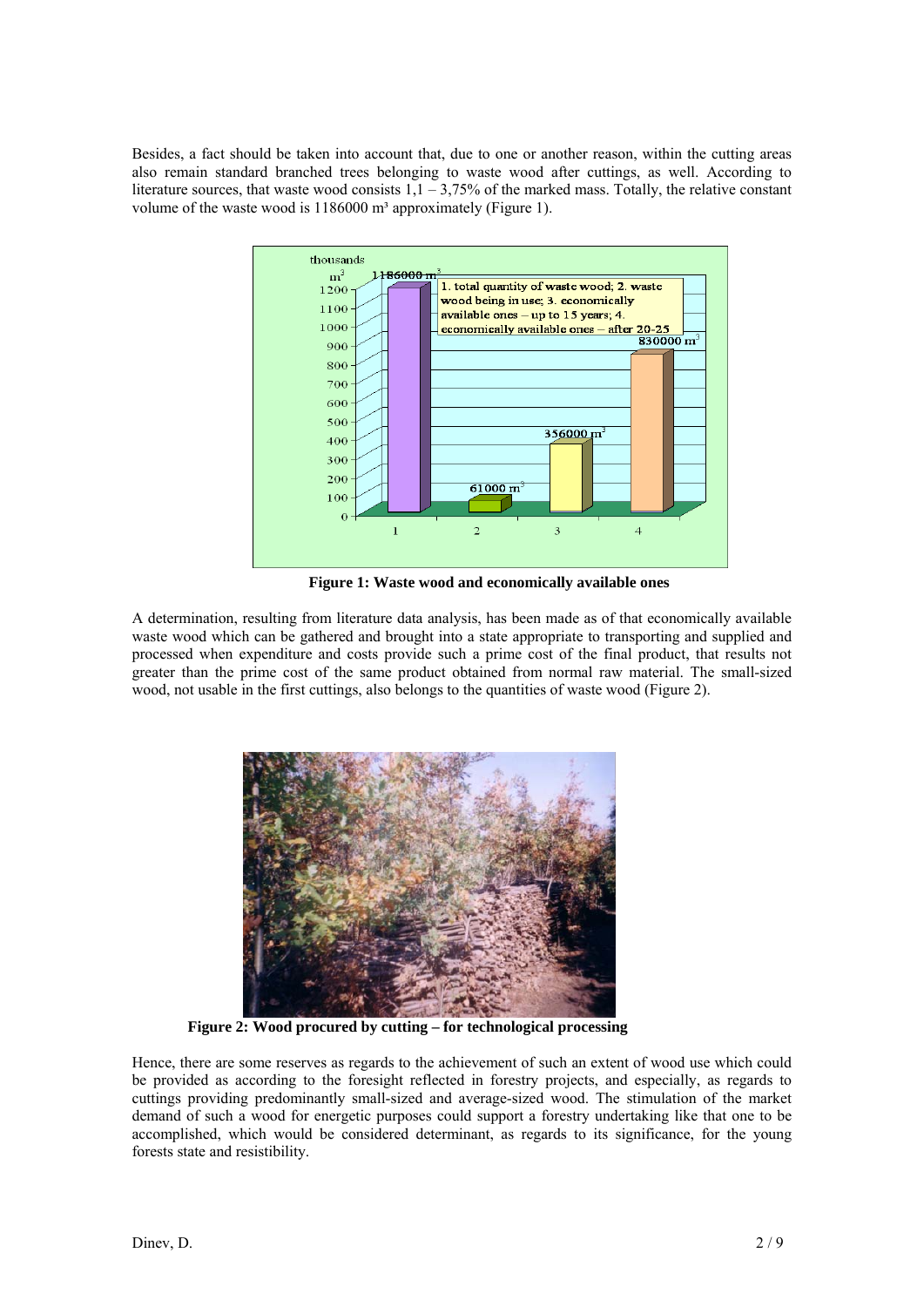Regardless of the fact that during the last years the forestry projects provide an increase of these cuttings, the share of the really carried out ones amounts about 40%. An increase is also noted as of the use of wood procured from the so called " closed basins ".

When plantations are older than 70-80 years, there is a lower intensity of decrease of waste quantity, which is due to the greater percentage of branches having a thickness over 3 cm, and in plantations aged over 110 years it is due top the decrease of the head development, as well.

Practically applicable by the moment: brushwood and branches of an annual volume as of 61000 m<sup>3</sup>, approximately or 0, 8-0,95% of the standing wood procurement where deciduous brushwood prevails. Of all the waste wood, as depending upon the technologies applied to wood harvesting and waste procurement, as well as upon the effect caused by the forest exploiting conditions, there are only 30-40%, in the recent 10-15 years, and no more than 50-70% in further 20-25 years, that may be considered economically available. As for our country, the economically available waste amounts at about 356000  $m<sup>3</sup>$  annually (Figure 1).

### **3. Technologies for waste wood procurement**

Procurement and utilization of the non usable part of the trees, i.e. of the waste wood, become possible when the organization, the technology and the machinery, applied to the actual wood harvesting, get improved, or when new technologies and machinery are to be introduced in, being extremely adaptable to procure waste wood from standing wood after cutting. That may be realized by stimulation of forestry activities, utilizing the wood biomass, reducing the hothouse gas emissions and achieving both economical and social effect by changing conventional type of fuels.

The main problems, as regards to waste utilization, result from: the low concentration and spreading along the terrain; the low volume as a mass; the waste heterogeneity; difficulties of use, considering the type that waste is obtained, and so on. Various methods are being used for the purpose as compriming (packaging, baling and others), homogenizing (chops procurement), natural drying/exsiccation (waste wood standing) and others (2,5 ecc.)

It results necessary a previous gathering, compacting and transporting of waste to be provided. Most often, there are full trees or single parts (head) of them, - which assortments are obtained from, - to be transported to the yard, and the waste is cut by big mobile or fixed cutters. The very problem is the transport where it is necessary to reduce the volume, which becomes possible in determined conditions (s. Figure 3).

When a comparison as among the technologies used for waste wood assimilation is made, the technology granting more favorable possibilities to introduction results that one related to such waste wood obtained by cuttings carried out in young plantations. When technologies for waste wood assimilation in wood harvesting are compared, the technology of more favorable possibilities to introduction results that one related to waste wood after cutting, obtained from cuttings carried out in young plantations.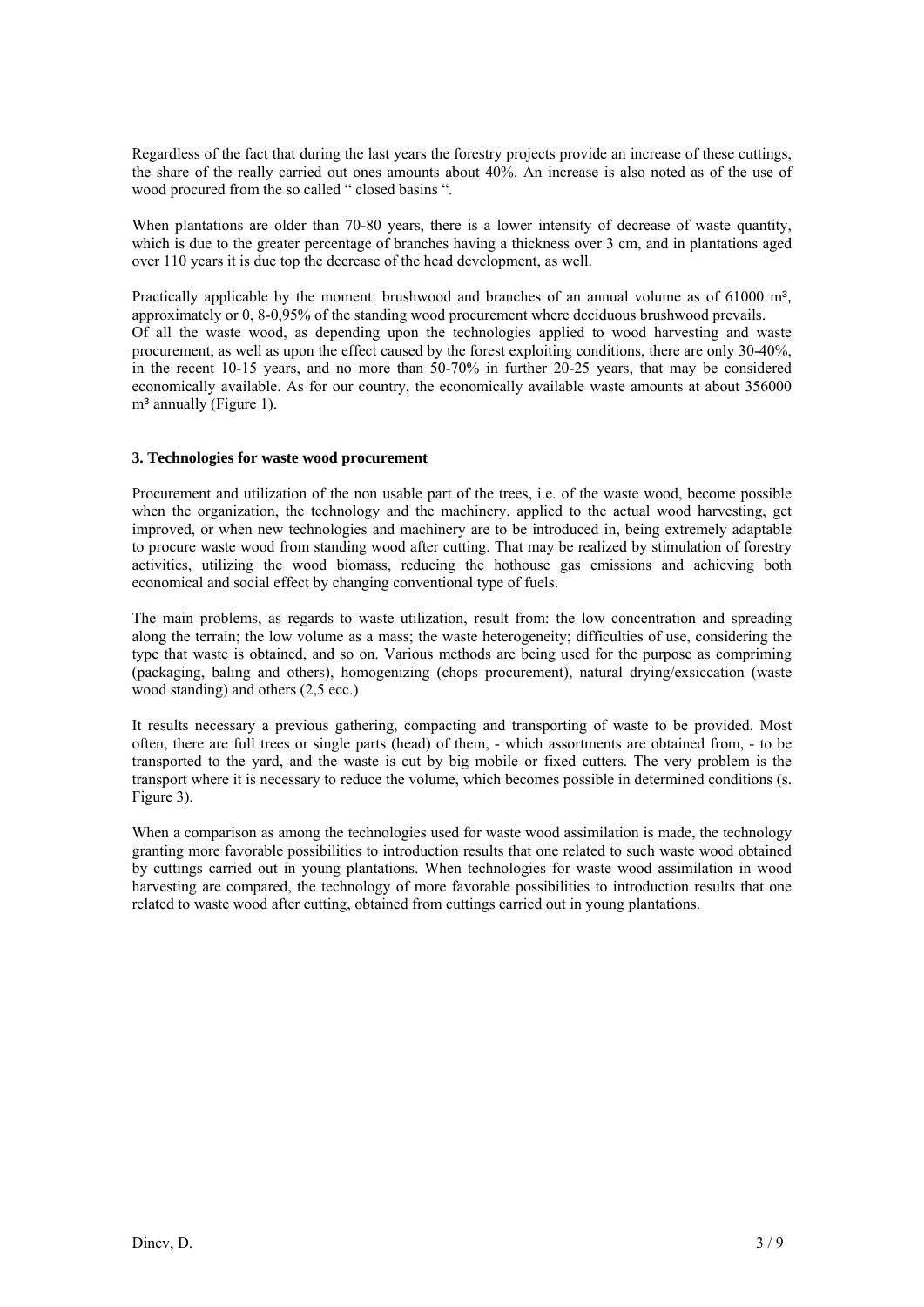

**Figure 3: Wood pro procurement where fuel trees are separated or a further technological processing is provided** 

There are good conditions available, in cuttings carried out in young plantations, as for the introduction of such machines and machinery that correspond to a maximum extent to those same conditions which ones are implied into the technology itself. Moreover, the operations accompanying the wood harvesting activities, from the cutting area to the yard (stumpage), are comparatively fewer, thus requiring a shorter time to be realized, as compared to those ones for waste wood assimilation from the main cuttings. That is why predominance should be given as to the raw material processing in cuttings (Figure 4).



**Figure 4: New technologies where wood biomass is cut, applied in our country. This photo is made as an illustration to the Pilot project entitled "Forestry sector: fuel change", by Yenie Katsarska** 

Another basic reason for waste non utilization within the cutting areas is the unsolved industrial method for that raw material processing, which has already been procured.

A complete wood processing (and more precisely, of its over ground part, above the root) may be realized on that mass which has been obtained in cuttings carried out in young plantations. The effect of that cutting cannot be high if the technology for stalk procurement and processing is developed separately from that one of the waste part procurement and deep processing: that is to say, a common, a general waste less technology shall be provided.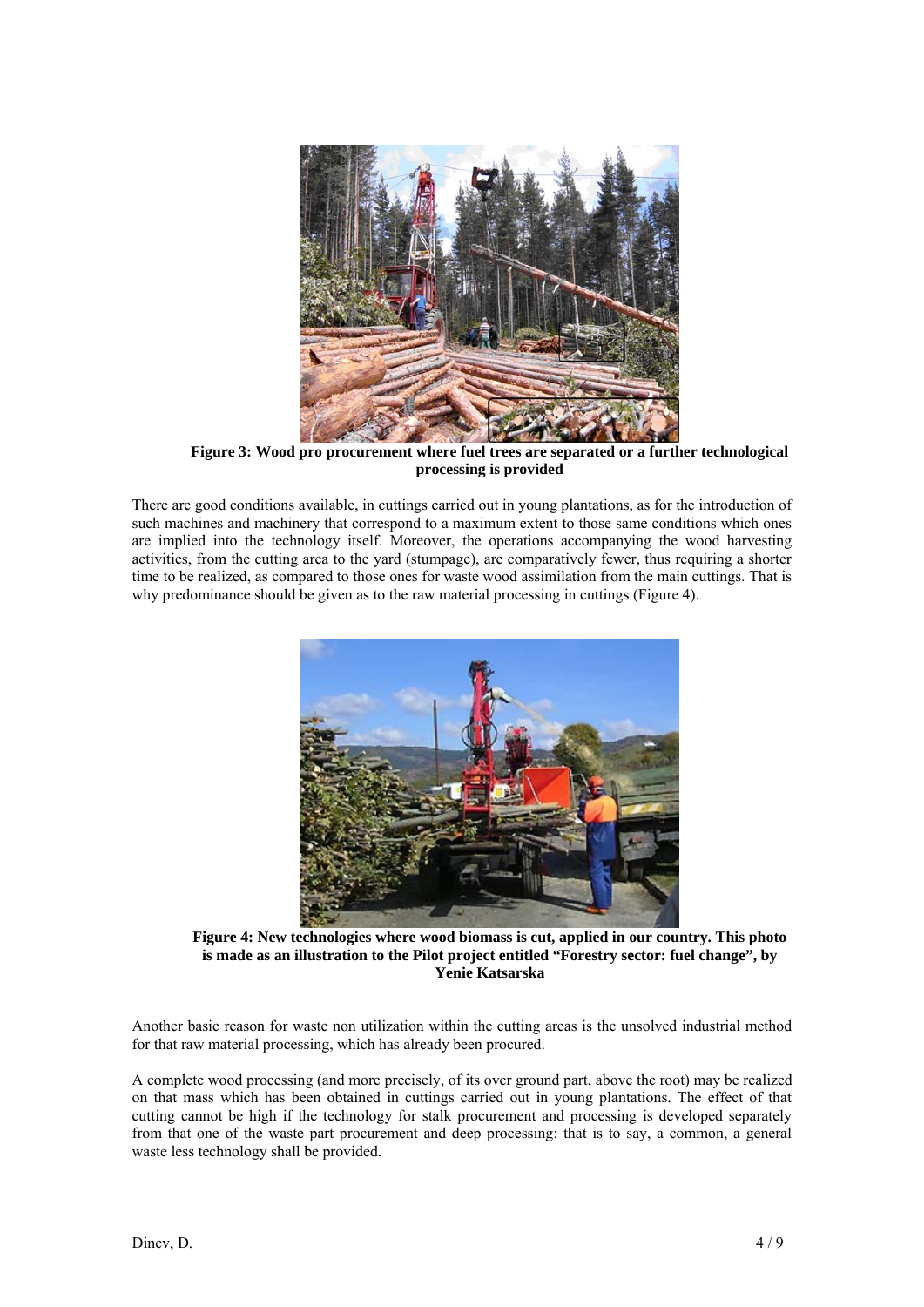That is why the technologies to be applied to further on are in a direct proportion as to plantation maturity. It is known, there are four undertakings carried out in young plantations: clearance, ride (aisle), thinning out and picking out (selection). Ergo, that raw material procured as regards to trees total volume and size differs; and different machines and machinery available are to be adopted for its processing. In conclusion, the implementation of such machines and machinery will depend upon the kind of that raw material which is to be processed in single workshops or plants. The technological versions, indicated below, are being used (Figure 5) or are to be used during the further 10-15 years (Figure 6).



**Figure 5: Technologies which are being used for a better waste wood (after cutting) assimilation** 



**Figure 6: Technologies for a better biomass assimilation, which ones are to be introduced during the further 10-15 years**

In prospect (or in 20-25 years), such technological processes for biomass assimilation will be considered appropriate in our country, which ones are being used for by the more advanced countries as regards to waste wood processing (Figure 7).



**Figure 7: Technologies for a complex utilization of the biomass, which ones are to be introduced in our country in prospect** 

*Note: For the elaboration of the schemes, presentations of that kind as above mentioned, have been used: i.e. as those ones applied by advanced countries as regards to wood harvesting.*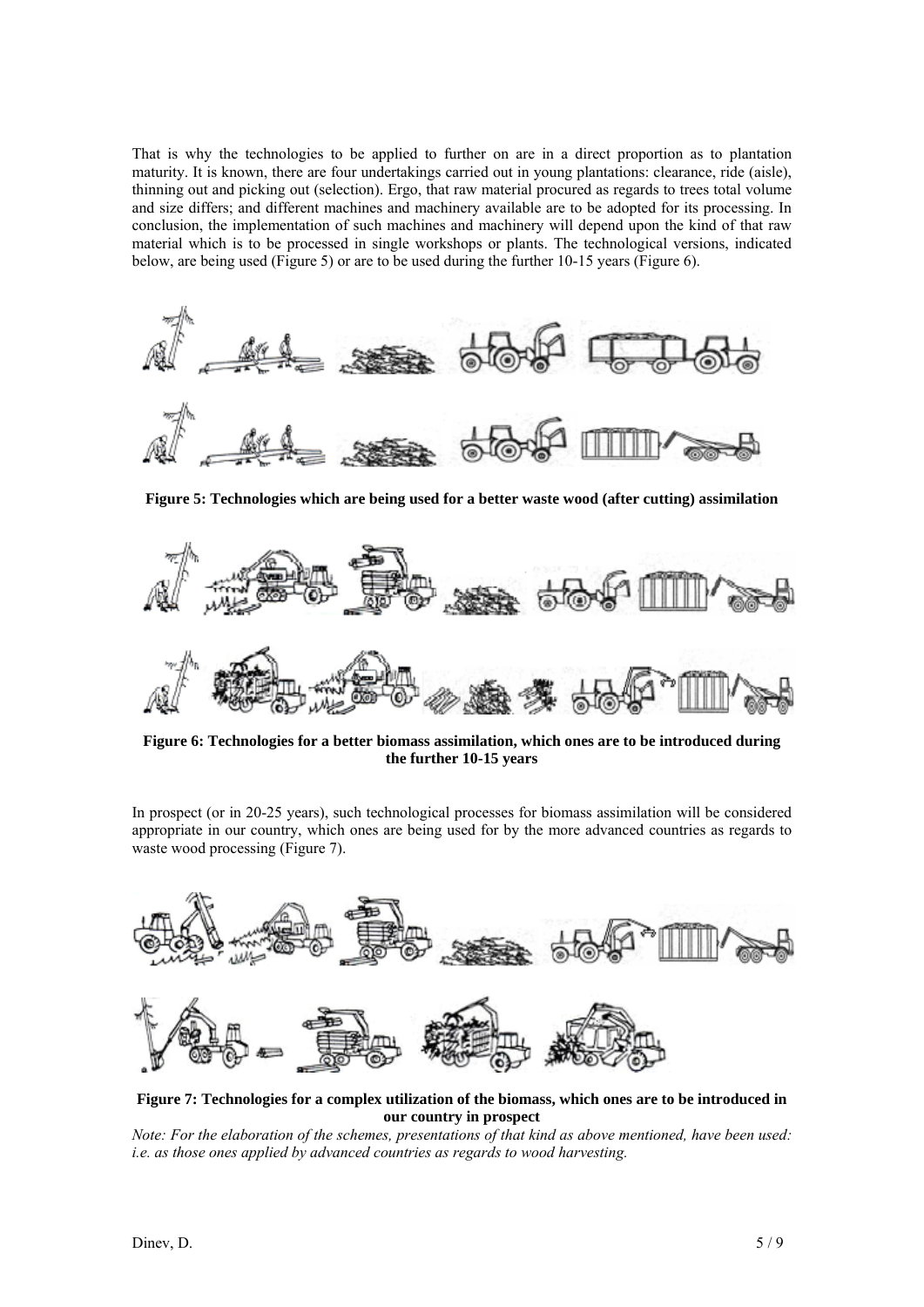#### **4. Possible types of waste wood production**

It is the direct burning of the compact wood (used as fire tree, predominantly in everyday life) only, that is well known in Bulgaria. Few efforts are necessary, bur a great effect is to be expected, that the other two schemes for direct burning could be applied to: after chopping (for large-sized installments, combined production comprised) and after a mechanical pressing into briquettes and pellets (for lower heating power and everyday use).

There is some experience, in our country, in a more complex use of wood biomass, waste wood after cutting included, for various products that are obtained from, as are, for example: the vitamin-containing meal used as an additive to combined fodders: spruce pine oak meal and others; ethereal oils and carotene paste produced from coniferous brushwood; chops procurement both for technological purposes and heating ones; new materials as, for example, the "woodlyth " produced from waste wood and polyvinylchloride, and others (Figure 8).



**Figure 8: Some of the products obtained from waste wood in Bulgaria: 1. chops; 2. pellets; 3. briquettes; 4. woodlyth; 5. spruce vitamin-containing meal; 6. oak vitamin-containing meal.**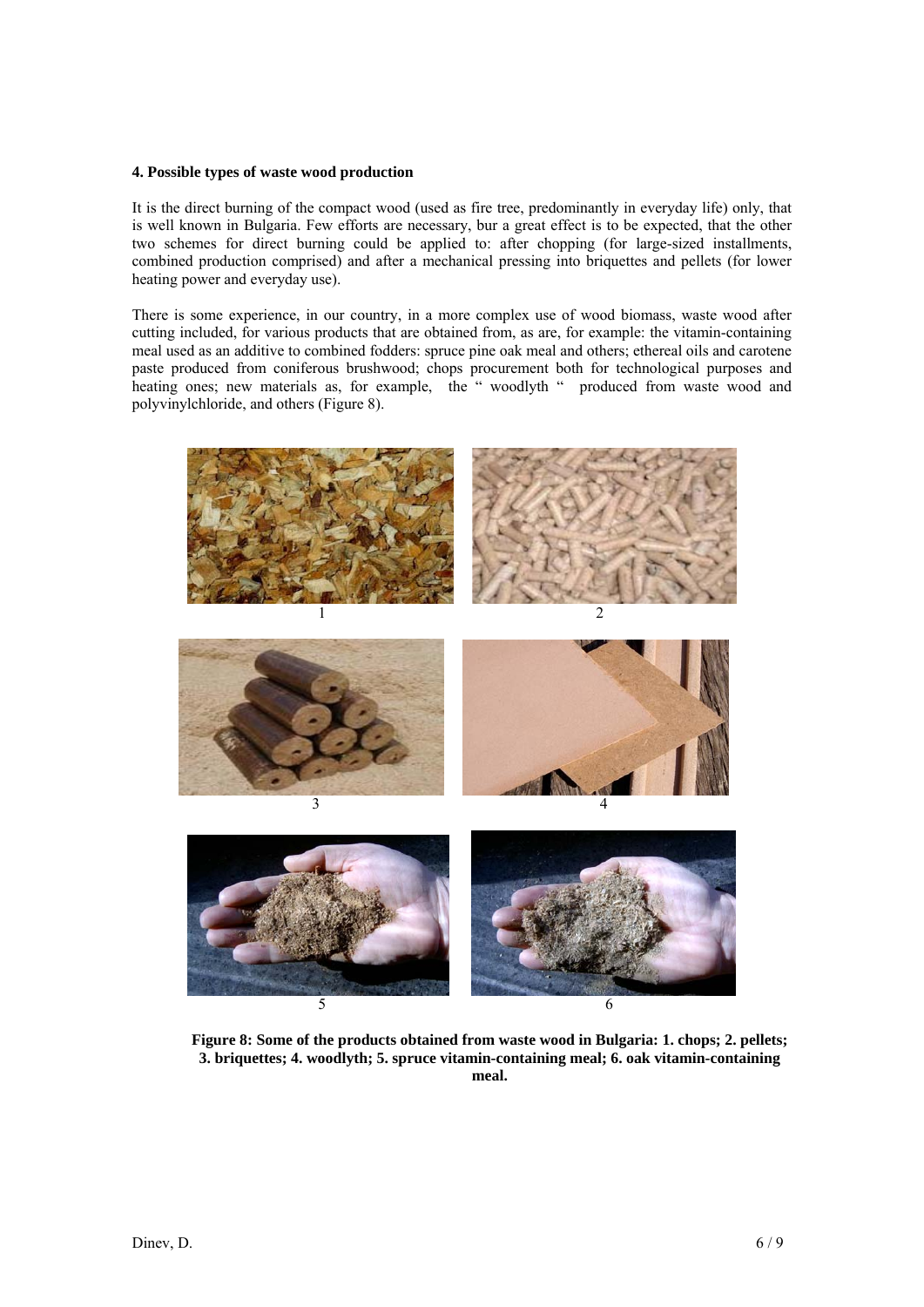A particular advantage as of the product woodlyth is that it results water resisting. It can be used as plates and panels for wall paneling, parquet, doors for bathrooms and laundries or rooms where washing machines are kept; furniture. The technology introduced in, for its production, is based on polyvinylchloride and waste wood (saw dust) use. That plastic material has its own advantages and disadvantages. That is why, an analogical product has been elaborated and developed, being based on another polymers as polyethylene and polypropylene guaranteeing higher quality indices.

Some of the above indicated products are hardly produced, due to missing financial means, difficulties occurring in the market and other factors. All these problems shall be examined more and more, working on and on to solve them, as our country significantly retards in comparison with the advanced states, moreover considering the fact our country has raw material available, and in significant quantities. For example, waste may be utilized for energetic purposes, at a very first time, for heat energy production, and later on in energetic, as that energy which derives from wood biomass results significantly " purer ", " the purest ", as compared to that one where other fuels of common use are utilized.

Waste wood caloricity highly depends upon moisture varying within large limits: from 10% for wood processing waste wood up to 55% for freshly cut wood. Dry wood caloricity is about 18,0 MJ and air-dry wood caloricity is of  $6.3 - 7.1$  MJ approximately. The ash quantity amounts at 1-1,5 % only.

The advantages of the wood briquettes are that they result cheaper (below 200 levs/t, i.e. 100  $\epsilon$ /t) than the pellets, being the investment costs for them lower; they are more widespread in Bulgarian market nowadays; their caloricity results higher as compared to that one of fire wood, and less ash remains after burning. The disadvantages of the briquettes are as following ones: impossibility to fuel automatic alimentation; no quality standards/guarantees available; a higher cost than that one of fire wood. The briquettes can be used both in fireplaces/ tile stoves and in heating systems comprising water heating boilers of different power.

Pellets are still new fuel in Bulgarian market: mainly because of the higher investment costs and lower purchasing power as compared to EC countries. Regardless of that fact, experiences are being carried out by local producers, and it is expected pellet production would pick up speed, along wioth the development of the economics and living standard increase in the next years.

Examining the problem regarding the complete utilization of tree (wood) biomass, what shall be studied in scrupulous details concerns the utilization of wood verdure. Wood verdure in 1 kg of absolutely dry material contains 60-320 mg of carotene, up to 14% of raw protein, as well as raw oils, vitamins C, B1, B2, B6, PP, E, K, D, folic acid, pathotenic acid, a number of other bio-active matters, i.e., it contains, practically, all the micro- and macro elements required for animals. Wood verdure preservation can be carried out using high temperature exsiccation and grinding into vitamin-containing meal.

The vitamin-containing meal is a hard and labor-consuming process. When the raw material is procured and transported, 45% of all the costs are done. The main difficulty consists in missing machinery for wood verdure separation and insufficient quantities ofg aggregates for its processing into vitamincontaining meal.

Wood meal is used as a bio-active additive. Such an additive is usually 3% for poultry and 5-7% for domestic animals (Table 1).

Apart of its agricultural use, wood verdure, after being chemically processed, is successfully utilized in medicine, perfumery and other fields. By water and organic solvents extraction, a part of the soluble matters contained in the coniferous brushwood can be extracted and utilized for ethereal oils production.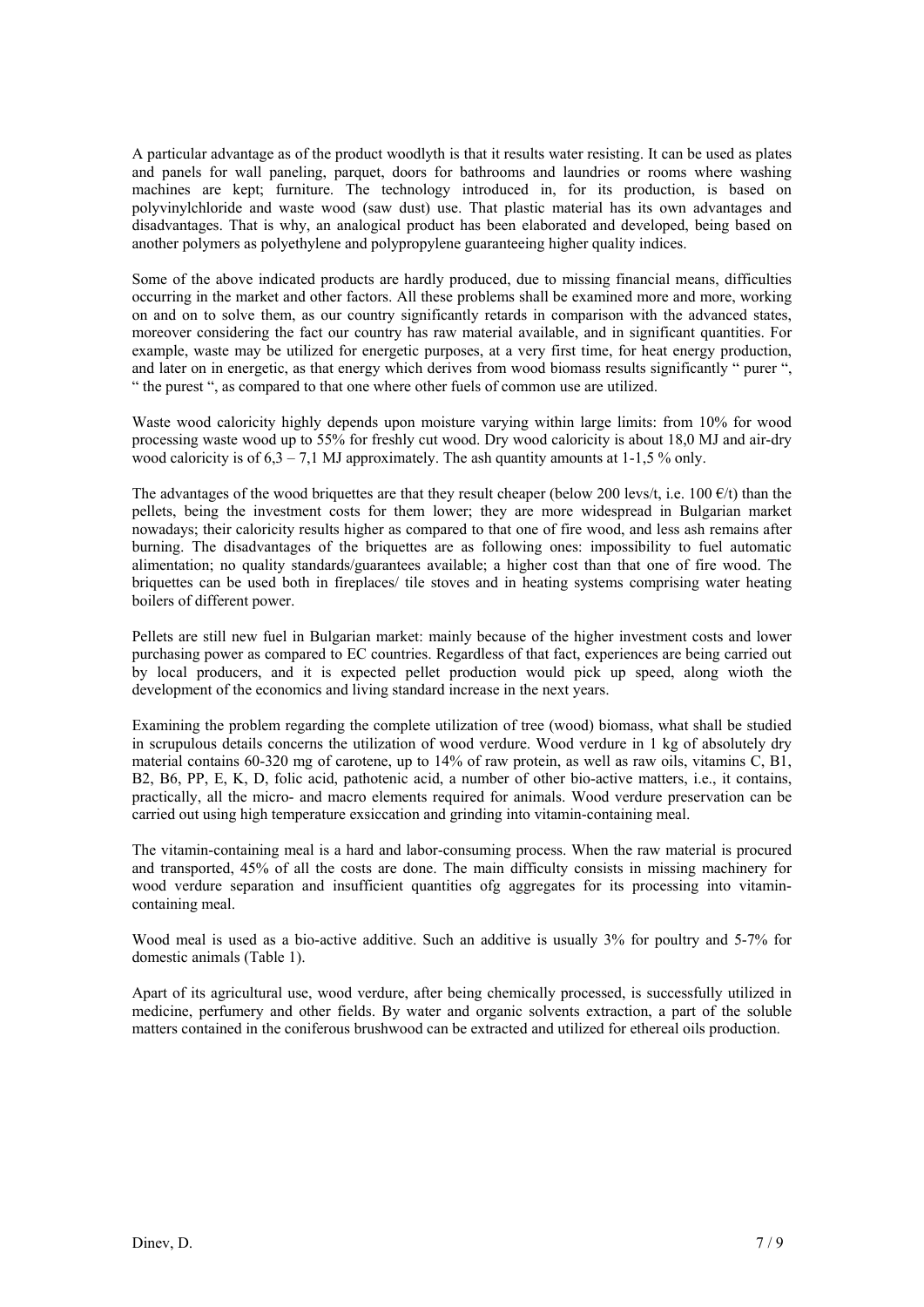| Fodder<br>denomination | Moisture | Raw<br>protein | Raw<br>oils | Raw<br>fibers | Raw<br>ash | Calcium | Phosphorus | Carotene           |
|------------------------|----------|----------------|-------------|---------------|------------|---------|------------|--------------------|
| 1.wheat                | 15.32    | 6.16           | 1.77        | 29.89         | 6.60       |         |            |                    |
| herbaceous             |          |                |             |               |            |         |            |                    |
| hay                    |          |                |             |               |            |         |            |                    |
| 2. green               | 68.8     | 3.94           | 0.90        | 8.98          | 2.24       |         |            |                    |
| Lucerne                |          |                |             |               |            |         |            |                    |
| 3. forest<br>combined  | 14.86    | 2.24           | 2.25        | 43.14         | 6.67       |         |            |                    |
| forage<br>4. oak meal  | 7.20     | 9.57           | 3.21        | 29.30         | 3.43       | 0.65    | 0.16       | 123                |
|                        |          |                |             |               |            |         |            | mg/kg              |
| 5. spruce<br>meal      | 4.49     | 5.17           | 5.78        | 27.97         | 3.26       | 0.61    | 0.20       |                    |
| 6. white pine<br>meal  | 7.75     | 7.80           | 5.24        | 31.94         | 2.26       | 0.42    | 0.18       | $41 \text{ mg/kg}$ |

| Table 1: Comparative characteristics of fodders $-$ in $\%$ |  |
|-------------------------------------------------------------|--|
|-------------------------------------------------------------|--|

As for our countries, more familiar are stationary installations (is stationary equipment). sometimes stationary equipment is not efficient due to the large distances to the cutting areas. To avoid that disadvantage, there are already built semi-stationary plants for production of ethereal oils from all the coniferous specie (Figure 9).



**Figure 9: Principal technological scheme of semi-stationary installation for obtaining etherial oils (after Filipov and Kamburova): 1 – furnace; 2 – cutting machine; 3 – distillation pot; 4 – steam generator; 5 – heat exchanger-condenser; 6 – Firenze vessel for etherial oils** 

Semi-stationary plants are light, transportable, of low energy consumption, ecological, require easy service and maintenance etc. Exploitation of several plants of that kind in proximity to cutting areas significantly increases the economic efficiency as compared to stationary ones.

Experiments have been carried out, in our country, using waste wood after processing into saw dust and small particles for a further production of wood plates, wood particles plates containing cement or plaster (gesso) etc. Bark and leaves (needles) containing has no significant effect onto those plates solidity, the greatest part of which ones has been made of wood. On the contrary: bark and leaves (needles) give a better coloration to mono- and bi-layer plates.